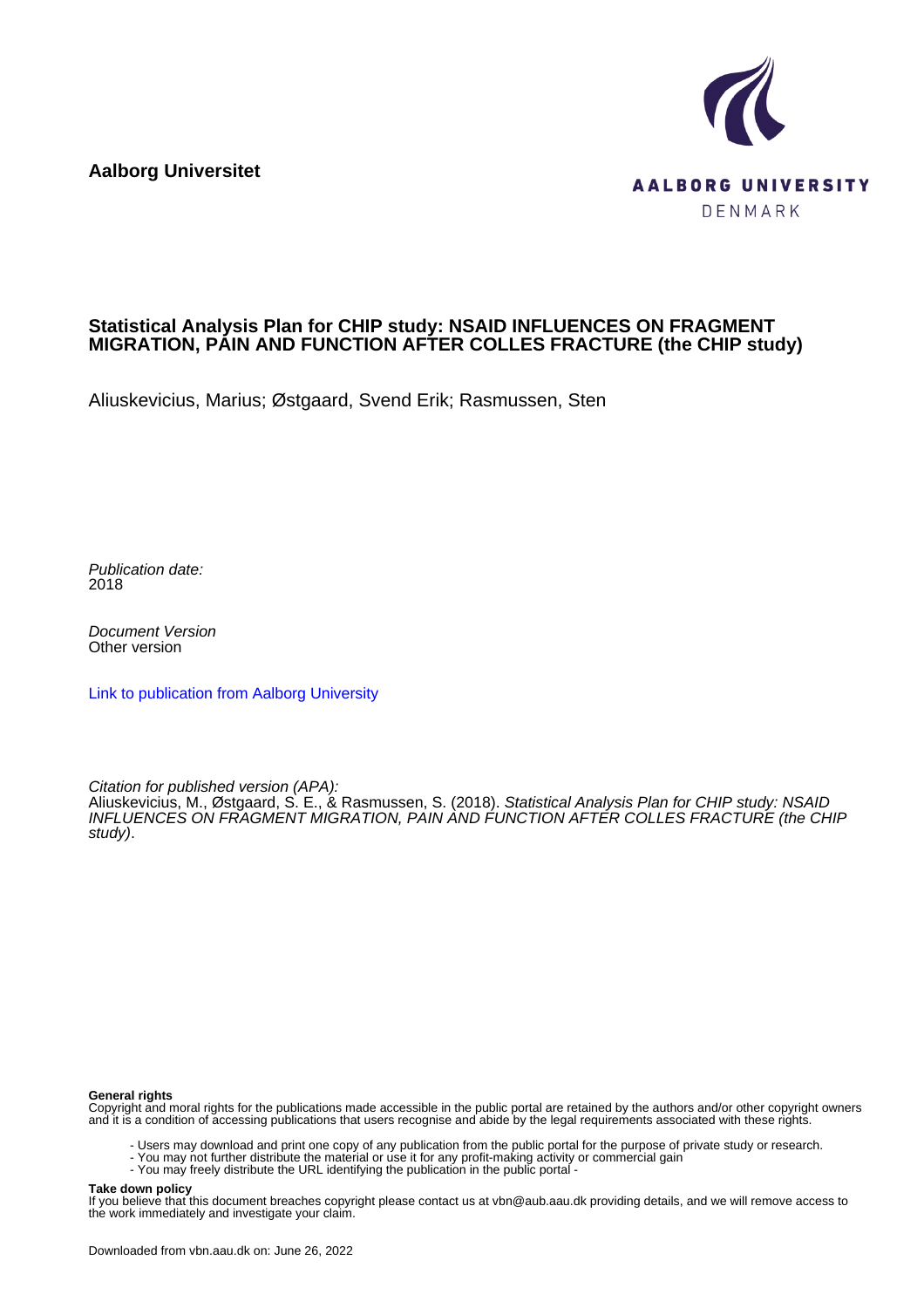# NSAID INFLUENCES ON FRAGMENT MIGRATION, PAIN AND FUNCTION AFTER COLLES FRACTURE (CHIP) trial statistical analysis plan

# Table of contents

| 1 |     |  |  |  |  |  |  |
|---|-----|--|--|--|--|--|--|
| 2 |     |  |  |  |  |  |  |
| 3 |     |  |  |  |  |  |  |
| 4 |     |  |  |  |  |  |  |
|   | 4.1 |  |  |  |  |  |  |
|   | 4.2 |  |  |  |  |  |  |
| 5 |     |  |  |  |  |  |  |
|   | 5.1 |  |  |  |  |  |  |
|   | 5.2 |  |  |  |  |  |  |
|   | 5.3 |  |  |  |  |  |  |
|   | 5.4 |  |  |  |  |  |  |
| 6 |     |  |  |  |  |  |  |
|   | 6.1 |  |  |  |  |  |  |
|   | 6.3 |  |  |  |  |  |  |
|   | 6.4 |  |  |  |  |  |  |
|   | 6.5 |  |  |  |  |  |  |
| 7 |     |  |  |  |  |  |  |
| 8 |     |  |  |  |  |  |  |
| 9 |     |  |  |  |  |  |  |
|   |     |  |  |  |  |  |  |

July 12, 2017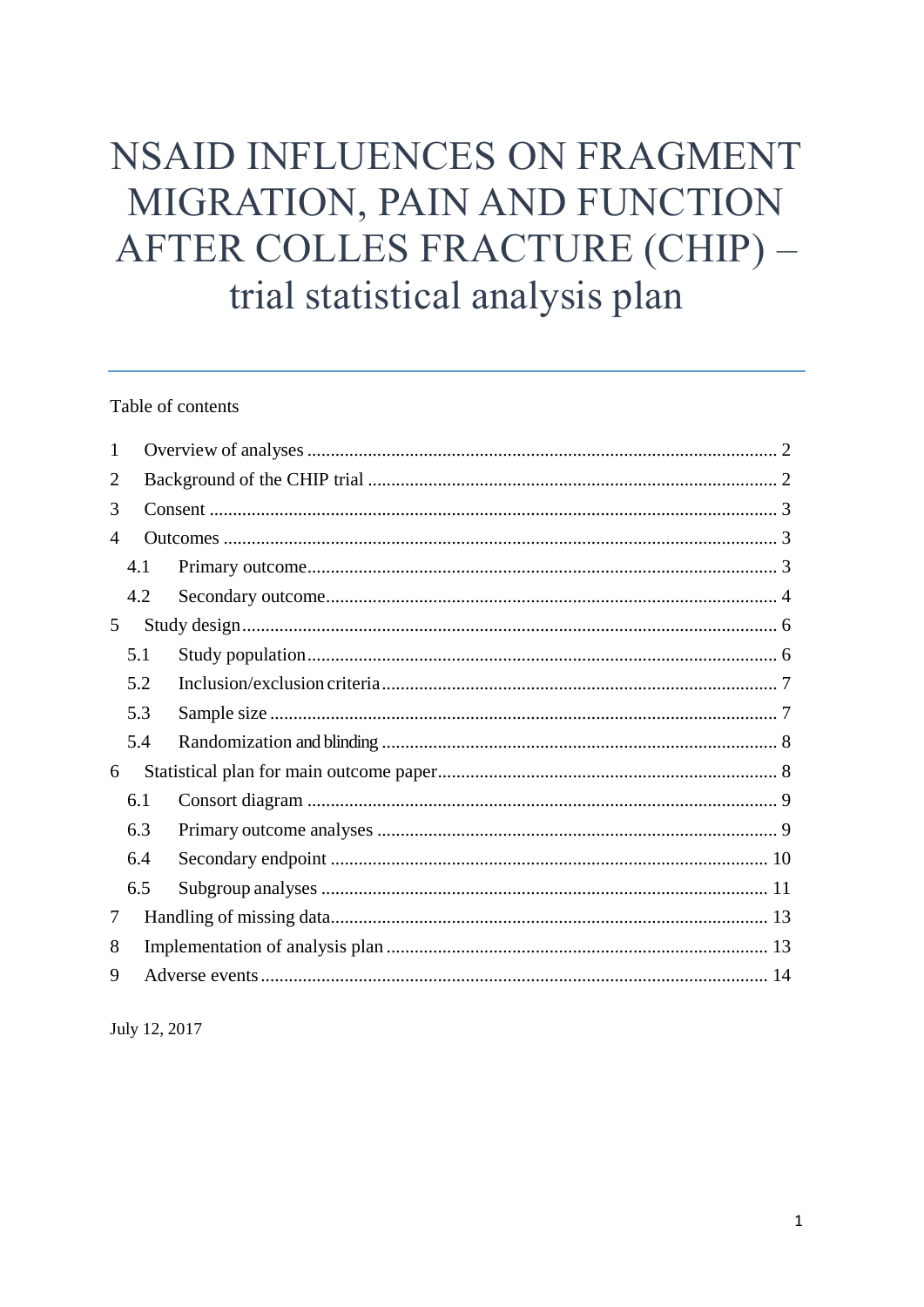# <span id="page-2-0"></span>**1 Overview of analyses**

This document contains the statistical analysis plan for the CHIP trial. The aim is to clarify analyses that will be performed during the trial, and thus avoid misleading inferences from post-hoc analyses. Therefore, this statistical analysis plan has been completed prior to the availability of any outcome data. This document describes the analyses to be performed. Separate manuscripts containing the trial outcomes will be prepared, with descriptive statistics and analyses following the structure set out in this document.

Regarding time-lines for analyses, the main time points was: recruitment of patients is finished in June 2015; and follow-up is finished in June 2016.

Input of data and preparation of the database containing data collected in the study will be conducted after the last visit of the last patient.

# <span id="page-2-1"></span>**2 Background of the CHIP trial**

One of the most used analgesics is NSAIDs (non-steroidal anti-inflammatory drugs). These are inflammation-reducing medications. However, inflammation is a very important part of the early stage of bone fracture healing. Indeed, many studies performed using animals have shown a clear tendency for delayed bone healing caused by the use of NSAIDs (Endo et al., 2005). However, this delay in healing was not apparent when NSAIDs were used over a short period of time (Krischak et al., 2007). It is also known that early intake of NSAIDs prevents ectopic ossification in patients receiving total hip prosthesis. However, cases of prosthetic loosening and instability after 10 years were almost exclusively observed in a group of patients who received NSAIDs postoperatively for 1–2 weeks (Persson et al., 2005). Nevertheless, few clinical studies show this trend in patients given NSAIDs over a short time (Williams, 2007). In this study, patients who have a fracture in the distal radius were included (Colles fracture). Many elderly patients sustain this type of fracture and may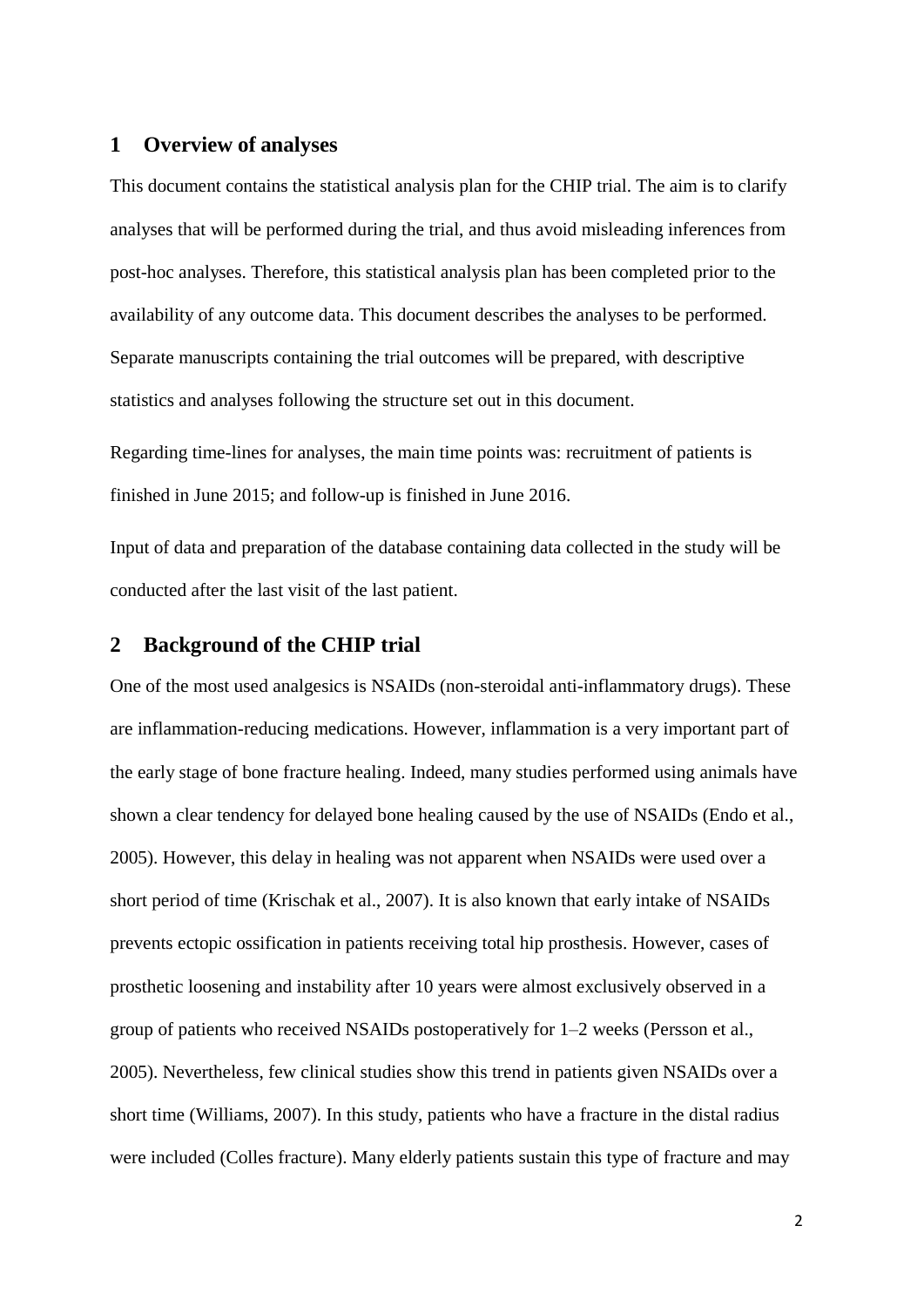subsequently have poor function in the injured wrist, especially if there is secondary dislocation of bone fragments (Solgaard, 1993).

Pain occurs in the early acute phase of a Colles fracture and thus raises indication for use of painkillers (Golec et al., 2015; Sorensen & Hansen, 2004). A common painkiller used in this situation is the NSAID Ibuprofen, which may be as effective as morphine in the treatment of acute fracture pain (Parish, 2014). However, it is unclear whether short-term treatment with Ibuprofen in the acute phase is beneficial for adult patients with Colles fractures, which would decrease the demand for morphine analgesics. This concern is especially important for patients with displaced Colles fractures, who need to be treated surgically and present greater pain before and after surgery (Davis & Ackroyd, 1988).

# <span id="page-3-0"></span>**3 Consent**

Written and signed informed consent was collected from all participants prior to inclusion in the study. The project is implemented in accordance with the requirements of Good Clinical Practice, and guidelines, requirements and allowance of the Danish National Drug Agency (Reg. Nr. 1253599), and the Danish Regional Ethic Committee (Reg. Nr. N-20100015). The study is also registered at the European Drug Agency (EudraCT number 2010-018543-34), and at the clinicaltrials.gov database.

#### <span id="page-3-1"></span>**4 Outcomes**

#### <span id="page-3-2"></span>**4.1 Primary outcome**

The primary endpoint is the assessment of radiological secondary dislocation of radius volar tilt towards the dorsal side. Any migration larger in the NSAID treated group than in the control group will be an expression of instability and thus represent slower or absent healing.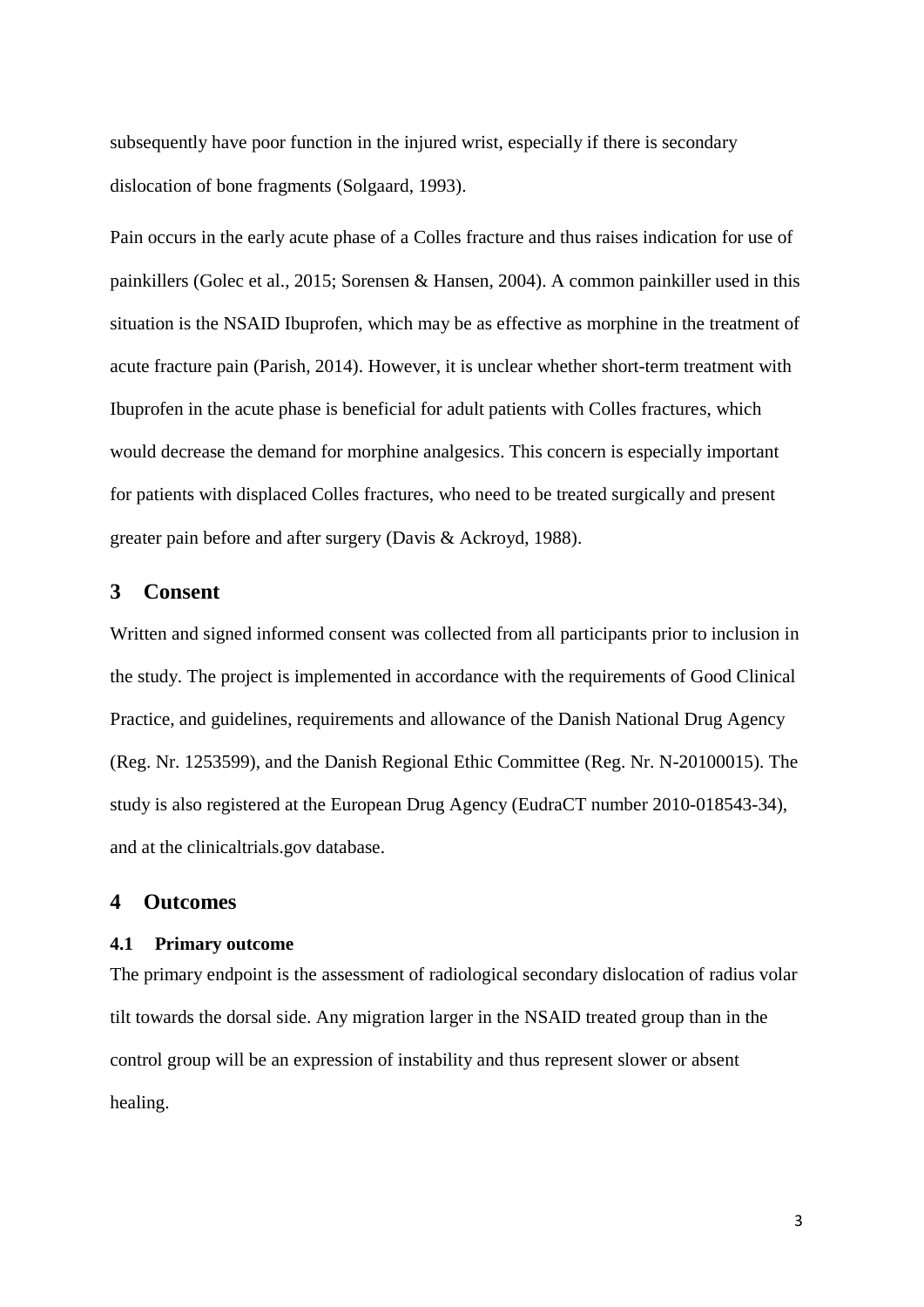We measured the radius' tilt at baseline before the initial reposition. We also measured the radius tilt immediately after the operation, and at one week, two weeks and six weeks after surgery. We expected the fractured bone fragments to migrate from the best position immediately after surgery, and towards a worse position later. The degree of dislocation regarding the radius tilt (measured in grades, 0 when in a neutral position, negative grades when there is volar tilt, and positive grades when there is dorsal tilt) is calculated as the difference between the result immediately after surgery and at the six week follow-up. This difference is our primary outcome. The one and two week measurements will help to reveal secondary dislocation dynamics. All measurements will be performed by using  $X -$ 

ray EazyViz software package, allowing to determine this migration with a 1° and 1 mm accuracy. (*Picture 1*)



*Picture 1* **Radius inclination Radius length Radius tilt** 

#### <span id="page-4-0"></span>**4.2 Secondary outcomes**

Several secondary outcomes were measured; these were shortening of the radius length, pain, use of escape analgesics, motion of the injured wrist, and everyday DASH, and are described as follows.

The first secondary radiological outcome was the assessment of the radiological shortening of the radius length according to ulna and inclination before the initial reposition, immediately after the operation, and at one week, two weeks and six weeks after surgery.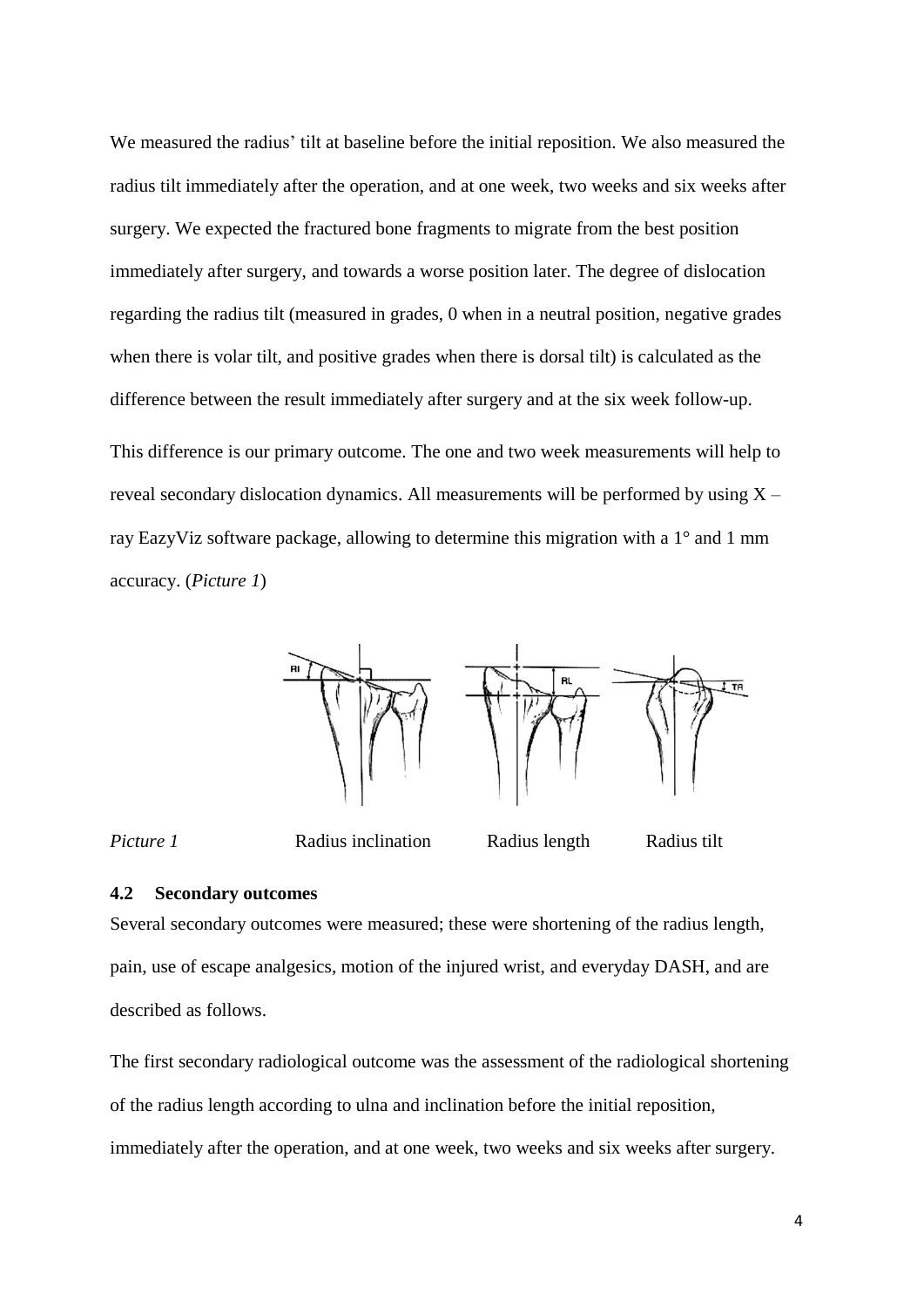We expect fractured bone fragments to migrate from the best position immediately after surgery, and towards a worse position later. This secondary dislocation size, regarding the radius length (measured in millimeters) and inclination (measured in grades), is calculated as the difference between the result immediately after surgery and at the six week follow-up. This difference is the secondary radiological outcome. The one and two week measurements will help to reveal secondary dislocation dynamics.

Another secondary outcome was pain measured by VAS-score (Patients complete a pain diary in the first two postoperative weeks). We measured individual pain thresholds at baseline, which is calculated as the pain level difference (measured using the 10 point VAS scale) before and after reposition (with local anesthesia) at the Emergency Department (Kongsholm & Olerud, 1987; Hawker et al., 2011). First, we calculated the daily average of pain using the VAS scale (average of VAS points from three daily pain assessments – in the morning, midday and evening) for each patient in each group. We calculated the mean pain score for each of the following for each patient in each group: 1–3 days, 4–7 days and 8–14 days.

The use of escape analgesics – Tramadol 50 mg tablet – in treatment groups in the 1–3 day, 4–7 day and 8–14 day periods were also registered as secondary pain treatment endpoints. The range of injured wrist joint motion was assessed in comparison to the non-injured wrist range of motion, and this constituted another secondary endpoint. We measured wrist movement from neutral position in three directions: extension and flexion; supination and pronation; and radial and ulnar deviation. The two components in each direction described three range of motion values: extension-flexion range, supination-pronation range, and deviation range. Given that the normal motion ranges may vary between individuals, we measured the baseline range of motion of the non-injured wrist joint. We also measured the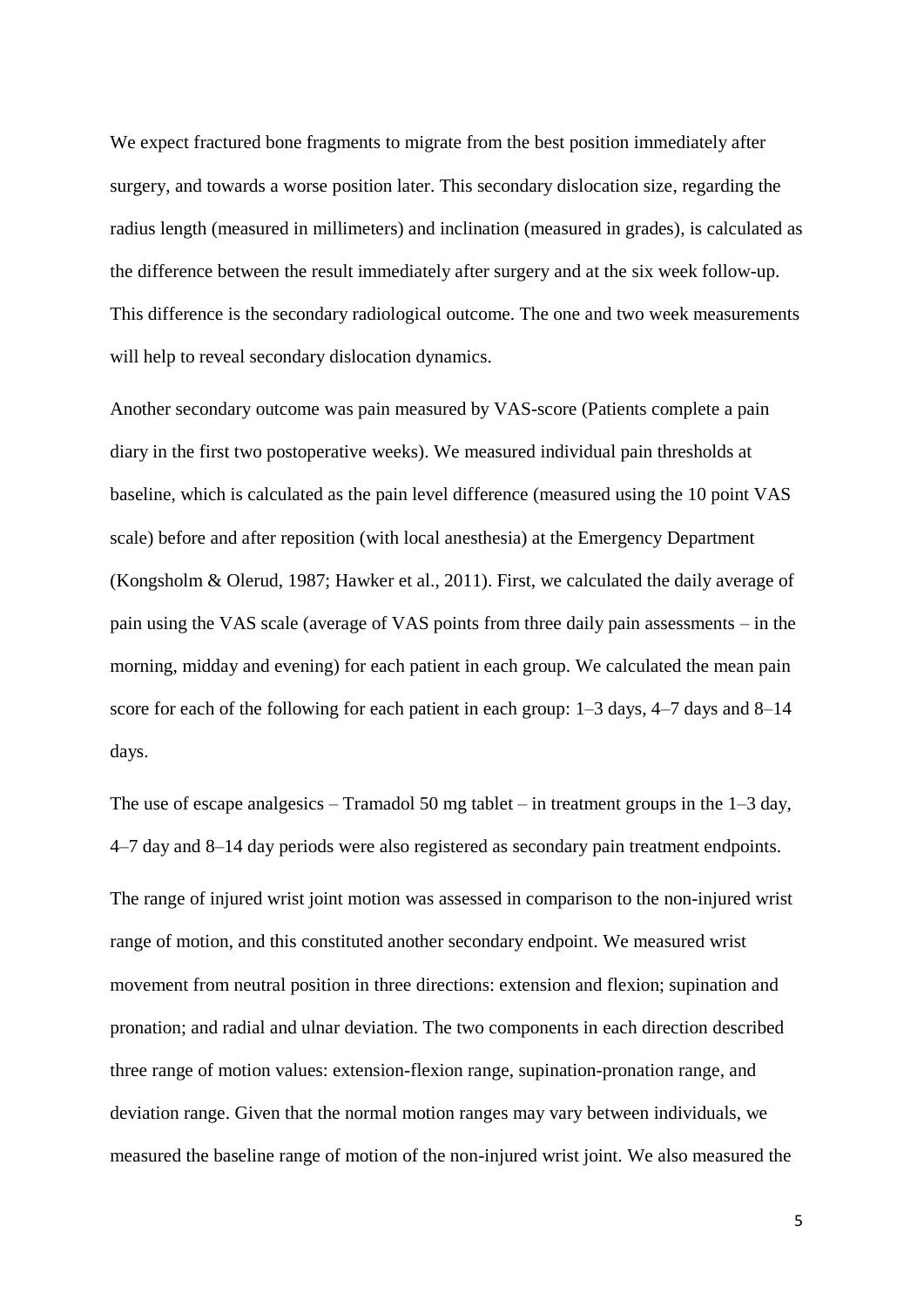range of motion of the injured wrist at the six week, three month and one year follow-ups, and calculated the percent value of the normal range of motion. Percent value improvements from six weeks to one year will be calculated for each patient. This percent value of the normal range of motion at six weeks, three months and one year, and the value improvements are our secondary endpoints in this part of the study to determine mean differences between treatment groups.

The assessment of everyday DASH (disabilities of the arm, shoulder and hand) score is a quick and reliable assessment tool of normal daily function of patients (Westphal et al., 2002; Atroshi et al., 2000). A DASH questionnaire was completed by each patient together with their occupational therapist at the three month follow-up after surgery (rehabilitation begins postoperatively at six weeks) and the one year follow-up. The initial and final DASH scores and differences were registered for each patient.

# <span id="page-6-0"></span>**5 Study design**

Prospective, randomized, double-blind, controlled intervention trial**.** Patients were randomly divided into three groups:

Ibuprofen 600 mg three times a day for seven days – Group 1.

Ibuprofen 600 mg three times a day for the first three days, and a placebo tablet three times a day for the next four days – Group 2.

Placebo tablets only, three times a day for seven days – Group 3.

#### <span id="page-6-1"></span>**5.1 Study population**

Patients, who fulfill the inclusion criteria, with acute unstable Colles fracture – Olders type III–IV – to be treated surgically, and stable Colles fracture – Olders type I–II – to be treated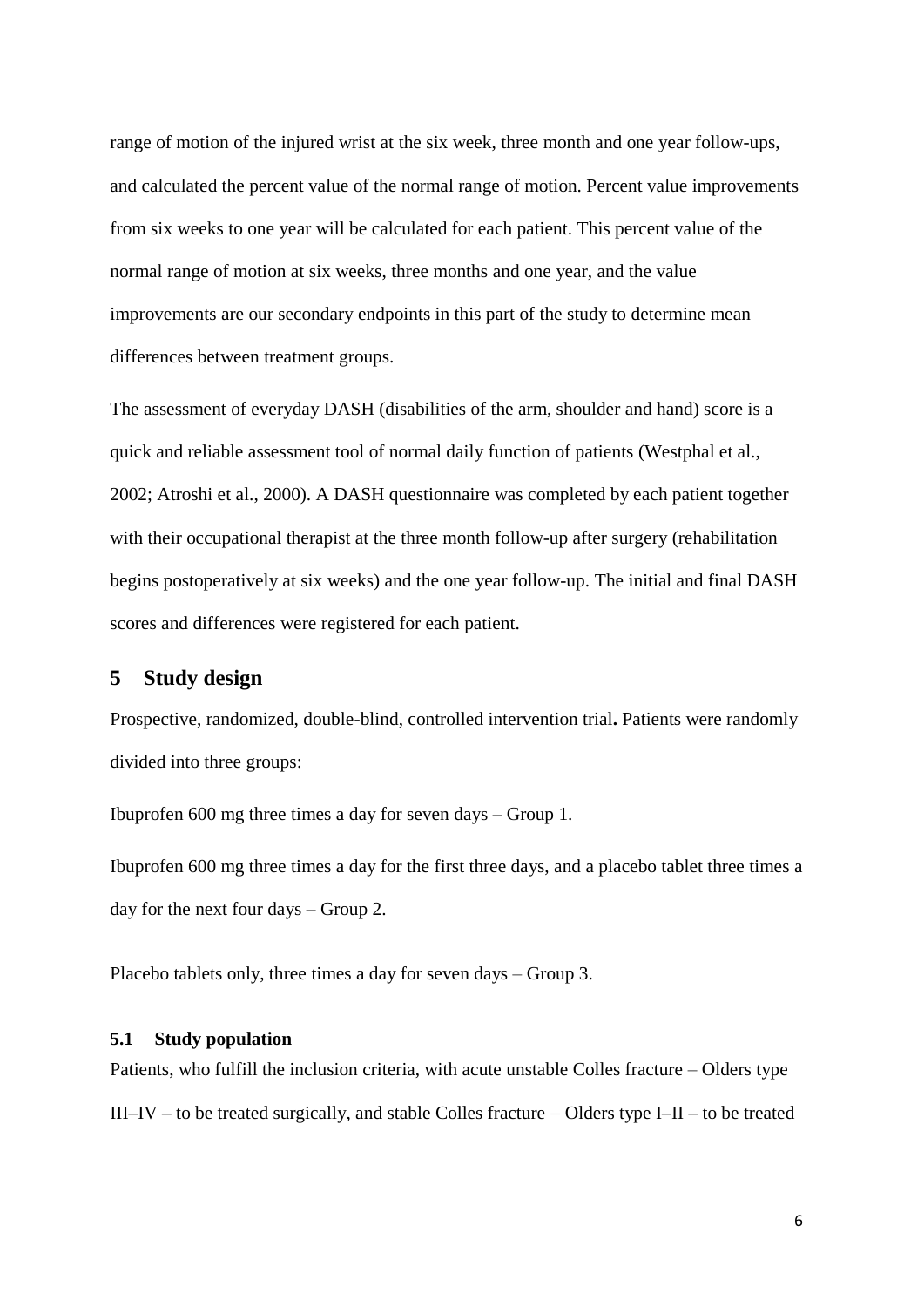conservatively, with plaster cast only. The inclusion period was from 01.06.2012 to 30.06.2015 in Aalborg University Hospital, Denmark.

### <span id="page-7-0"></span>**5.2 Inclusion/exclusion criteria**

**Inclusion criteria**. To be eligible for the study, subjects must fulfill the following criteria:

- 1. Age: 40–85 years.
- 2. Written acceptance after informed consent.
- 3. Colles fracture, Olders type III IV, with indication for surgical treatment (poor result of reposition and/or instability).

**Exclusion criteria.** To be eligible for this study, subjects must not meet any of the following criteria:

- 1. Age younger than 40, older than 85 years.
- 2. Systematic treatment with NSAIDs.
- 3. Previous fracture at the actual wrist.
- 4. Lack of mental and physical capacity to follow study instructions.
- 5. Medical contraindications to NSAID use.
- 6. Pregnancy.

Secondary dislocation of fracture classifies as drop-out and patients must leave the study.

# <span id="page-7-1"></span>**5.3 Sample size**

Sample size calculation is based on the primary outcome of our study – changes in radius tilt. The sample size has been calculated to test our null hypothesis that treatment with NSAIDs is inferior to placebo. In the NSAID group, the estimate of participants meeting criteria for the primary endpoint is based on a 1 SD incidence of additional dorsal tilt. We will set a non-inferiority margin of 1 SD for this study. Thus, the primary null hypothesis for this trial is *H*0:μ*NSAID* - μplacebo > 1 SD (inferiority), where μ*NSAID* and μplacebo are the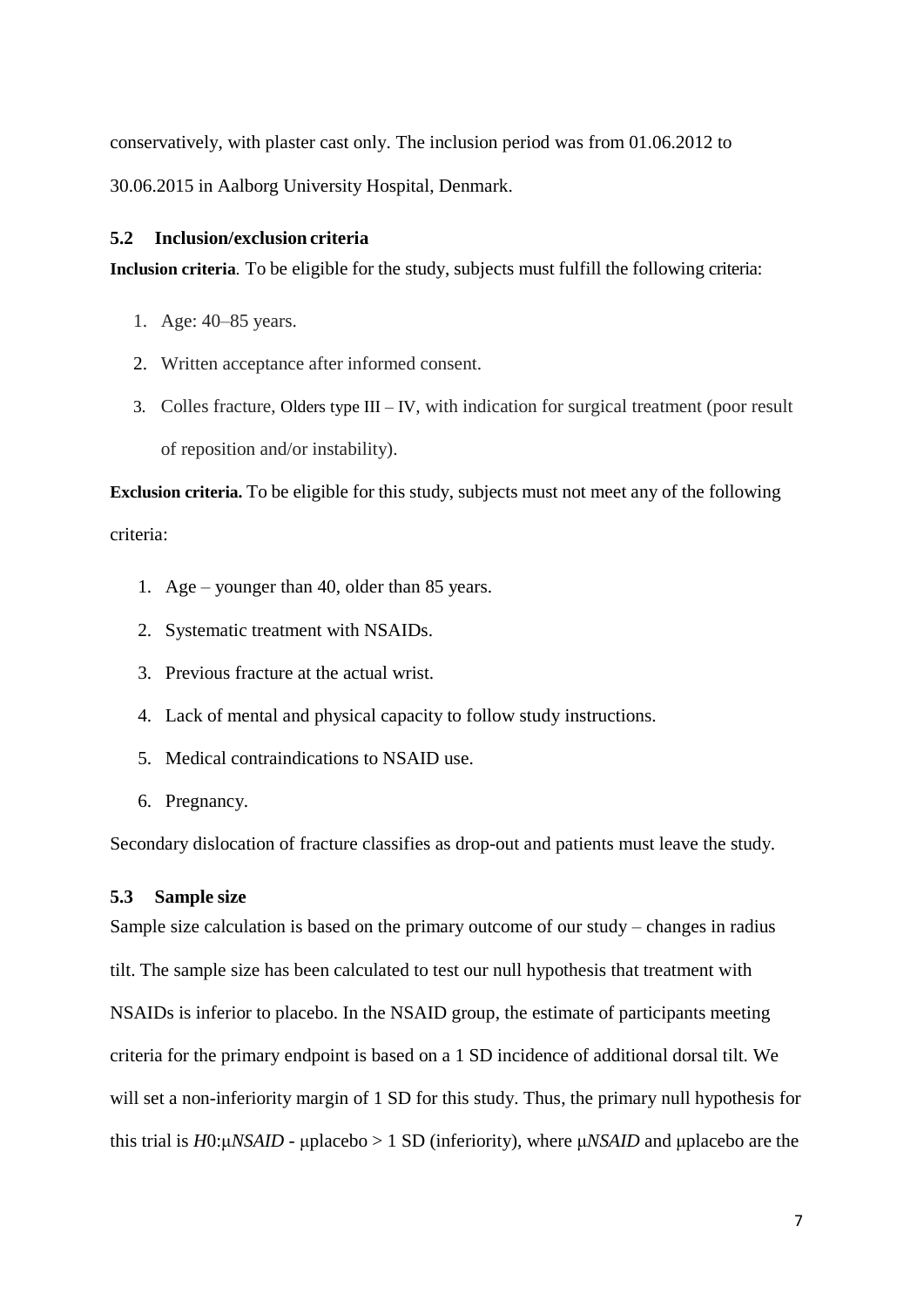means of the primary outcome occurring in the NSAID arm and the placebo arm, respectively. The alternative hypothesis on which the sample size is based is *H*1:μ*NSAID* -  $\mu\nu$ *placebo*  $\leq$  1 SD. The power for this trial will be set to 90 %; therefore, to have an 80% probability of rejecting *H*0 when *H*1 is true, using a one-sided, 0.05 level test, we will require a total of 78 participants (3 equal groups of 26). To allow for a combined 20% dropout and loss to follow-up, we intend to recruit 96 (*i.e.* 78/0.8) participants in total: three groups with 32 patients in each.

We used the mean pain score for each of the three groups over fourteen days for our sample size calculation for the secondary outcome pain. With a significance level of 0.05, a strength of 95%, a standard deviation of 1.41 and the potential to detect a difference of 1.5 VAS points between group pain score averages, 23 patients are needed in each group. Thus, the sample size planned for the primary outcome is also appropriate for this secondary outcome. To detect a 15% difference in extension – flexion range improvements – between treatment groups with a significance level of 0.05, a strength of 95%, and a standard deviation of 14.5, we need 25 subjects in each of the three treatment groups. Therefore, the planned sample size is also appropriate for the secondary outcome, range of motion.

#### <span id="page-8-0"></span>**5.4 Randomization and blinding**

The hospital's Pharmaceutical Department performed block randomization: five blocks with nine patients in each, eight blocks with six patients in each and one block with three patients. Painkillers, according to the randomization, was supplied in packets. The patient, one single surgeon, the data manager and statistician were all blinded. Only the project pharmacist had access to the list of contents of each packet.

# <span id="page-8-1"></span>**6 Statistical plan for main outcome paper**

Statistical analyses will be performed using R program (the same program as we used for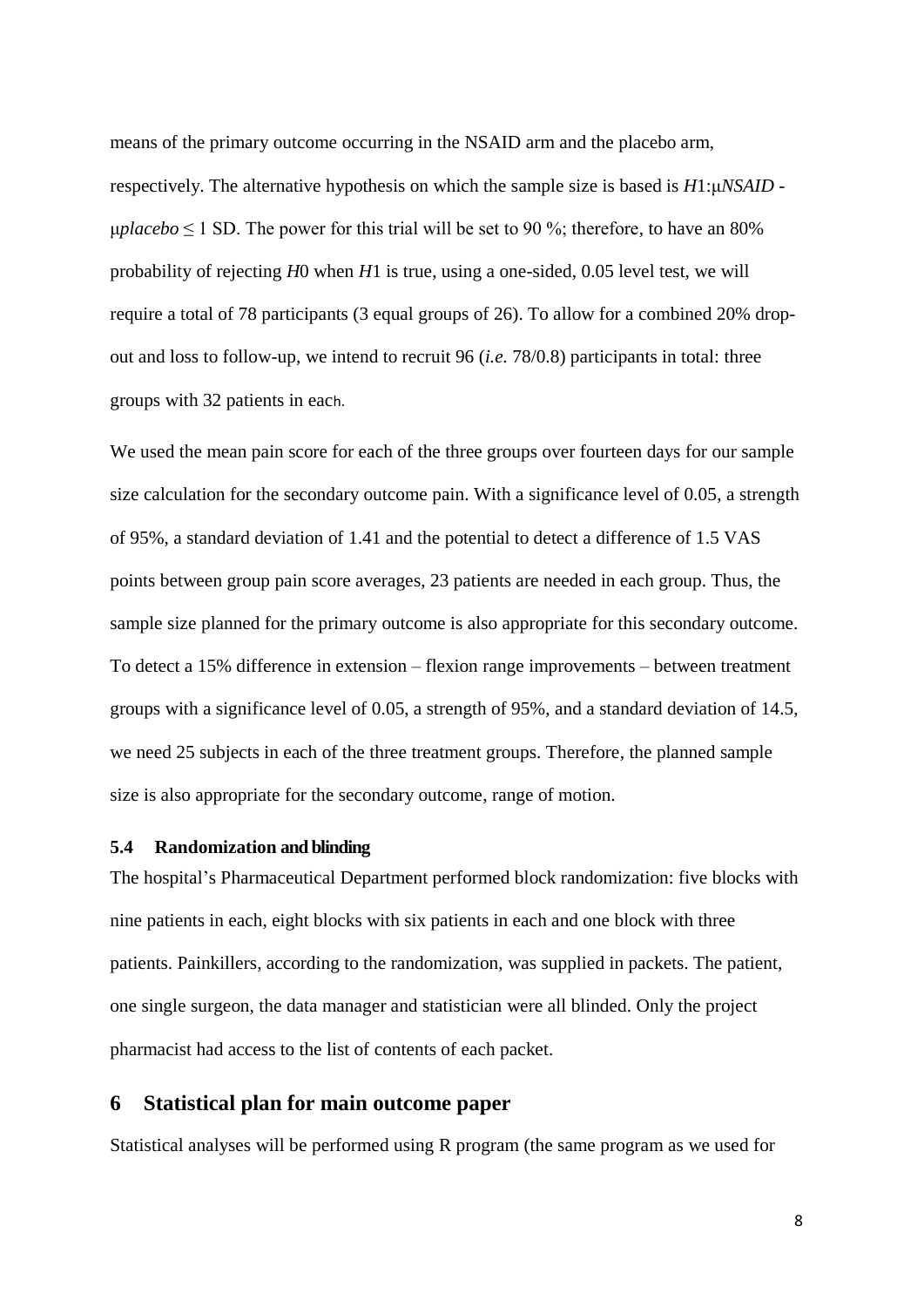sample size calculation).

#### <span id="page-9-0"></span>**6.1 Consort diagram**

A detailed CONSORT diagram, describing patient flow with exclusions and total numbers randomized to each treatment, will be produced. This diagram will include all randomized patients.

# **6.2 Descriptive statistics**

Baseline variables will be displayed in tables of summary statistics: n (non-missing sample size), mean, standard deviation, median, quartiles, minimum, and maximum.; these will include initial radius inclination, length, angulation, threshold of pain, and normal range of motion. The number of missing observations will also be reported.

#### <span id="page-9-1"></span>**6.3 Primary outcome analyses**

Primary outcome is a nummerical quantitative data, therefore a parametric significance test will be (if possible) our first choise. Data from each sample will be checked for normal distribution by drawing a boxplot, frequency histogram, and a Q-Q plot to determine normal distributions. In case of doubt, a Shapiro-Wilk test for normality will be performed. To test for homoscedasticity of treatment groups, Bartlett's test will be performed

In case of normal distribution and homoscedasticity in all samples, we will use Student's *t*test with Dunn-Šidák correction,  $\alpha = 1 - (1 - 0.05)^{1/k}$ , (where k is the number of hypotheses tested) to detect potential significant differences between group mean changes in radius tilt immediately following surgery and at the six week follow-up. In case of non-equal variances, but normal distribution, an unequal variance test (Welsh's t-test) with Dunn-Šidák correction will be performed.

If data are not normally distributed, we will use a Kruskal-Wallis non-parametric significance test.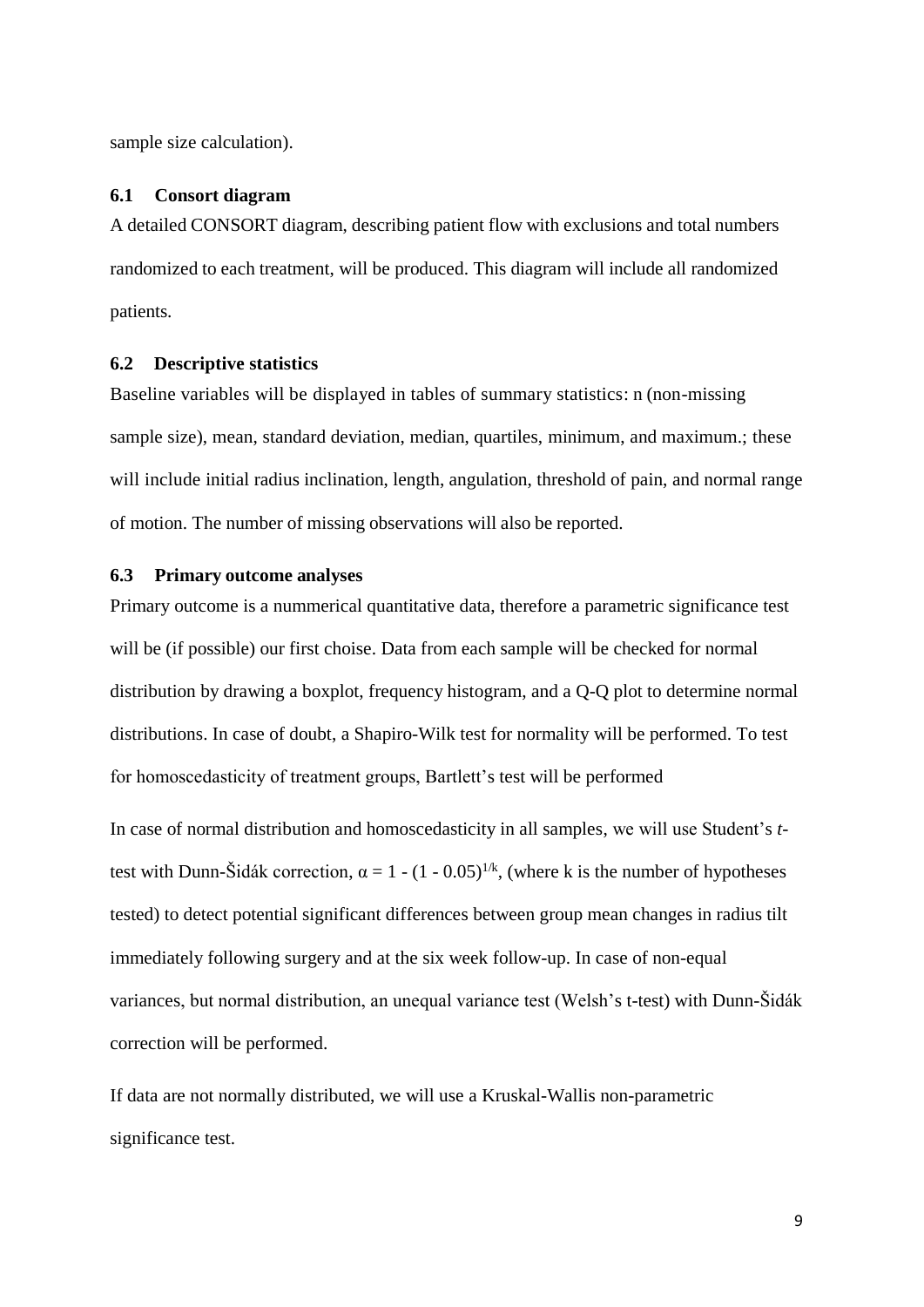#### <span id="page-10-0"></span>**6.4 Secondary endpoints**

Radius inclination and tilt are a nummerical quantitative data, therefore a parametric significance test will be (if possible) our first choise. Data from each sample will be checked for normal distribution by drawing a boxplot, frequency histogram, and Q-Q plot to determine a normal distribution. In case of doubt, Shapiro-Wilk test for normality will be performed. To test for homoscedasticity of treatment groups, Bartlett's test will be performed

In case of normal distribution and homoscedasticity in all samples, we will use Student's *t*test with Dunn-Šidák correction,  $\alpha = 1 - (1 - 0.05)^{1/k}$ , (where k is the number of hypotheses tested) to detect potential significant differences between group mean changes in radius inclination and length measured immediately following surgery and at the six week followup.

Changes of mean pain score for each of the three groups in the first 1–3 days, 4–7 days and 8–14 days, and and value improvements and DASH score results from 3 months to 1 year are based on qualitative data from VAS and DASH questinaries. Therefore, a non parametric Kruskal-Wallis significance test will be used.

Changes of percent value of normal range of motion at six weeks, three months and one year of follow-up, average use of escape Tradolan for each of the three groups in the first 1–3 days, 4–7 days and 8–14 days ar nummerical quantitative data. Parametric significance test will therefore be our first choise, if possible. In case of normal distribution and homoscedasticity in all samples, we will use Student's *t*-test with Dunn-Šidák correction, α  $= 1 - (1 - 0.05)^{1/k}$ , (where k is the number of hypotheses tested) to detect potential significant differences between group mean differences. In case of non-equal variances, but normal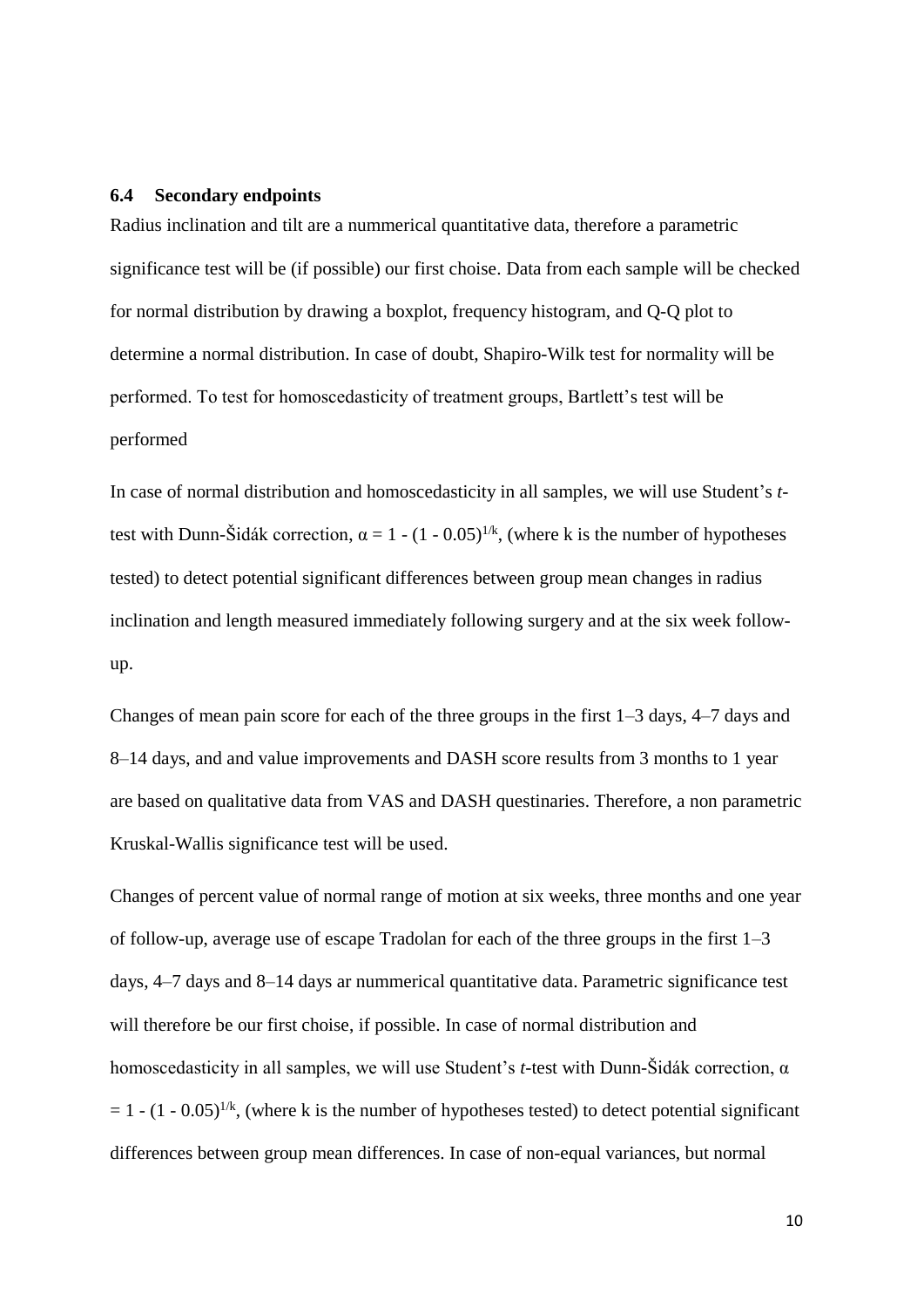distribution, an unequal variance test (Welsh's t-test) with Dunn-Šidák correction will be performed. If data are not normally distributed, we will use a Kruskal-Wallis non-parametric significance test.

## <span id="page-11-0"></span>**6.5 Subgroup analyses**

We are concerned about potential confounders. Regarding the primary outcome, bone dislocation levels before treatment (and thus, instability) may influence secondary dislocation.

As for secondary outcome pain, the individual threshold of the pain may influence each patient's pain experience during the treatment with the study drugs and later in the trial (Sorensen & Hansen, 2004).

The secondary outcome range of motion may be influenced by whether the dominating or non-dominating hand is injured. It is possible that rehabilitation of the dominating hand is easier, and that the range of motion improves faster.

We will therefore perform a correlation analysis 1) between baseline dislocation measurement as the independent variable and secondary dislocation level as the dependent variable.

Furthermore, a correlation analysis will be performed 2) between threshold pain (pain score between reposition-subtracted pain score after local anesthesia, reposition, and cast immobilization) as the independent variable and individual patients' total sum of pain score for 14 days as the dependent variable.

In correlation analysis, we test the significance of the correlation coefficient at the P<0.05 level.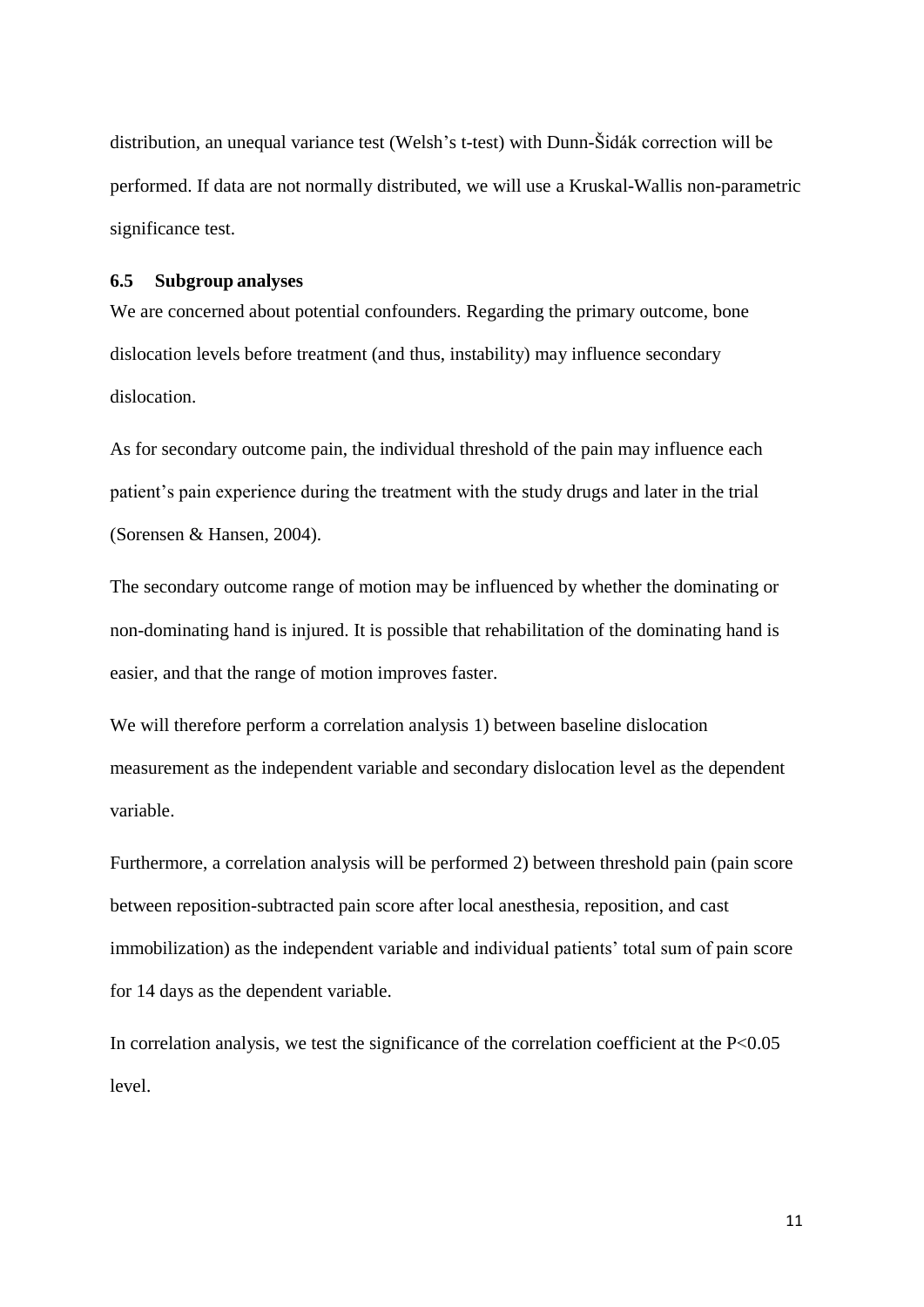For analysis 3), we will determine whether the range of motion improvement and DASH score are influenced by hand domination, and we will do this as follows: each of the three treatment groups is divided into two subgroups – dominating hand and non-dominating hand. We will calculate the mean percent value of normal range of motion of injured wrists in each subgroup at six weeks and one year by using the following formulae:

Mean %6 weeks = (% extension and flexion<sub>6</sub> weeks + % supination and pronation<sub>6</sub> weeks + % deviation<sub>6</sub> weeks)/3

Mean %<sub>1 year</sub> = (% extension and flexion<sub>1 year</sub> + % supination and pronation<sub>1 year</sub> + % deviation<sub>1 year</sub>)/3

Mean % improvement = mean % $_1$  year - mean % $_6$  weeks

Results will be tested for normal distribution and equal variances by using frequency histograms, boxplots, Q-Q plots, Shapiro-Wilk test (for normal distribution) and Bartlett's test (for equal variances). In case of normal distribution and equal variances, a *t*-test, with significance level 0.05 and power 80%, will be used to test differences between dominating and non-dominating divisions.

In case of non-normal distribution, a Mann-Whitney U test will be performed. Results will be displayed in the table:

<span id="page-12-0"></span>

|                        | Dominating arm | Not dominating arm | Diff. (dominating<br>- non-dominating) | <b>Statistics</b> |
|------------------------|----------------|--------------------|----------------------------------------|-------------------|
| Range % start          |                |                    |                                        |                   |
| Range % finish         |                |                    |                                        |                   |
| Range %<br>improvement |                |                    |                                        |                   |
| <b>DASH 3 months</b>   |                |                    |                                        |                   |
| DASH 1 year            |                |                    |                                        |                   |
| <b>Mean DASH</b>       |                |                    |                                        |                   |
| <b>DASH</b> fall       |                |                    |                                        |                   |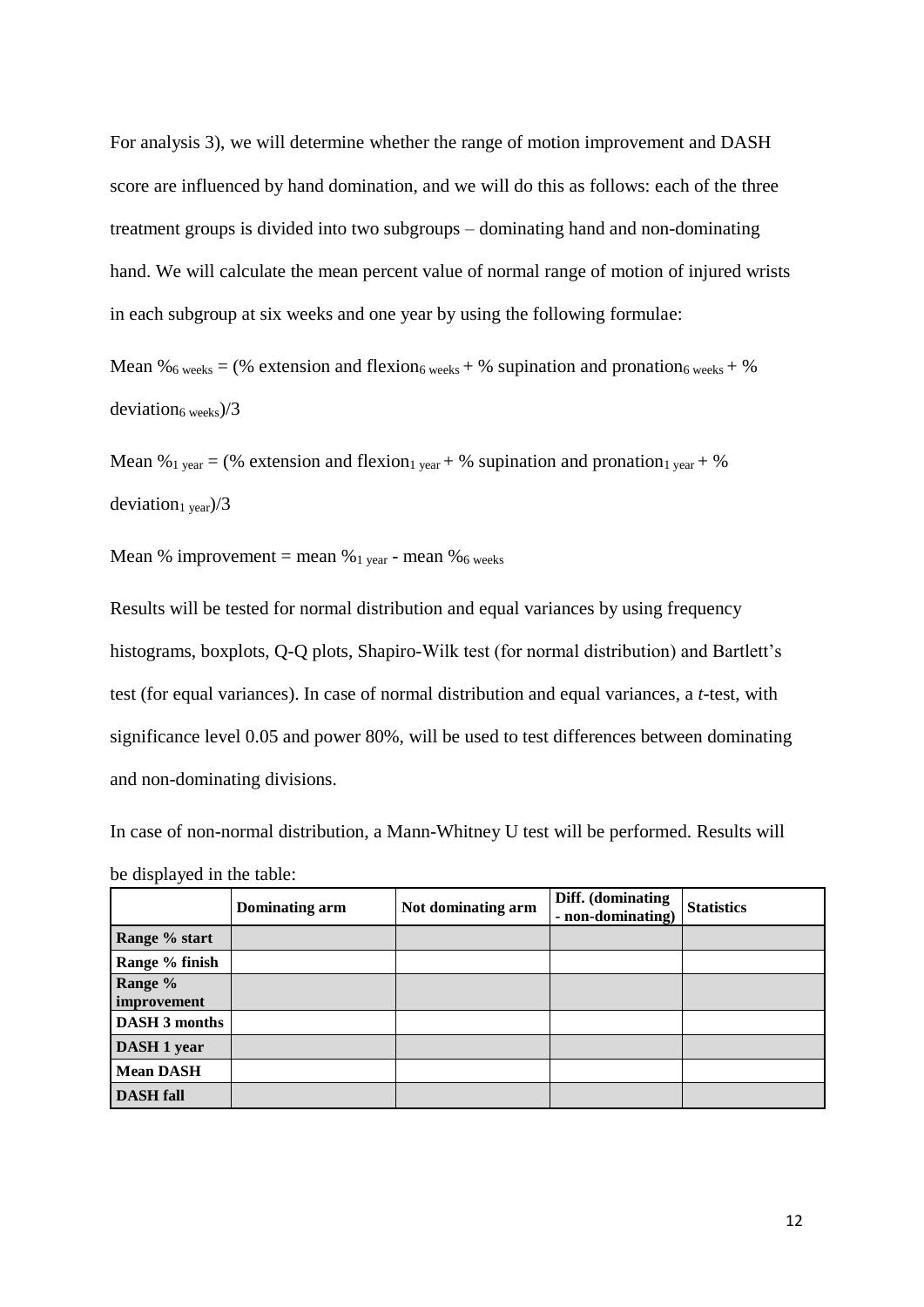# **7 Handling of missing data**

The primary outcome analysis may be subject to missing data due to poor X-ray quality or lack of proper projection, and forgotten records in patients' pain diaries.

Missing data that occurs will be multiply imputed in the primary analysis to increase precision of the estimates and to avoid potential biases. All imputations will be examined to ensure sensible values are being generated. Imputation models will contain baseline variables and outcome variables.

# <span id="page-13-0"></span>**8 Implementation of analysis plan**

This statistical analysis plan will be used as a work description for the statistician performing the analyses. All analyses will be performed by the same statistician and none of the investigators involved in this trial will perform any of the statistical analyses.

The implementation of the SAP will be as follows:

- 1. A 'data collection form' will be outlined in a collaboration between the database managing principal investigator (Marius Aliuskevicius) and statistician.
- 2. The database manager will code each treatment arm into 'Group 1', 'Group 2' and 'Group 3', thus leaving all others blinded from treatment during the analyses.
- 3. Blinded data will be delivered to the statistician according to the 'data collection form'.
- 4. Primary, secondary and exploratory endpoint analyses will be made blinded from treatment.
- 5. Results will be presented to the writing committee of the trial (identical to the study chair in this SAP), where any uncertainties will be clarified, and blinded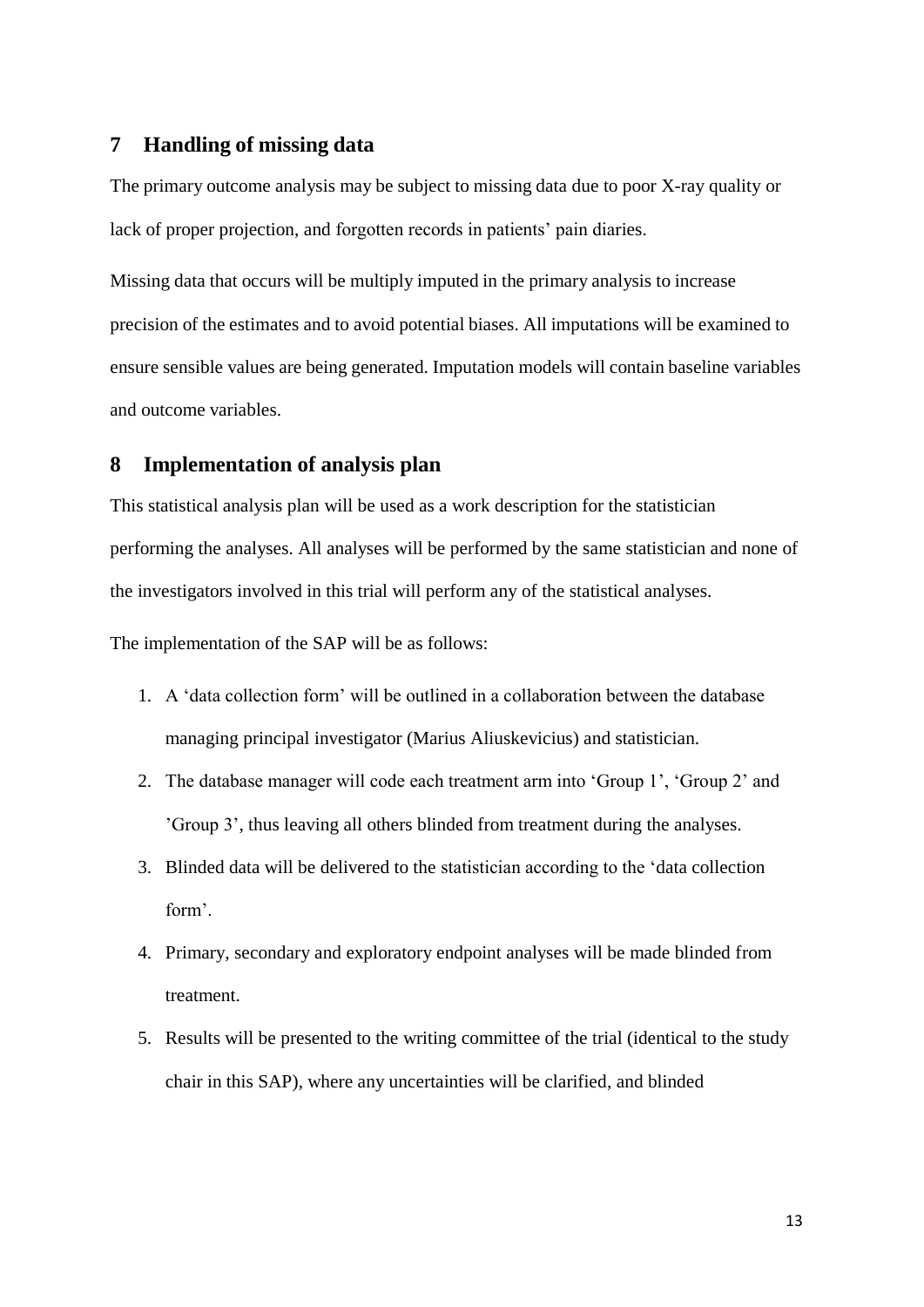interpretations of the primary endpoint results will be conducted prior to unblinding

of data.

# <span id="page-14-0"></span>**9 Adverse events**

Adverse events are reported throughout the trial, and tabulations of all reported adverse

events will be provided, subdivided by treatment group.

Special focus will be awarded to several adverse events as evaluated by the sponsor-

investigator.

# **10 References**

Atroshi, I., Gummesson, C., Andersson, B., Dahlgren, E. & Johansson, A. (2000) The disabilities of the arm, shoulder and hand (DASH) outcome questionnaire: reliability and validity of the Swedish version evaluated in 176 patients. *Acta Orthopaedica Scandinavica.* 71 (6), 613–618.

Davis, T. R., & Ackroyd, C. E. (1988) Non-steroidal anti-inflammatory agents in the management of Colles' fractures. *The British Journal of Clinical Practice.* 42 (5), 184–189.

Endo, K., Sairyo, K., Komatsubara, S., Sasa, T., Egawa, H., Ogawa, T., Yonekura, D., Murakami, R.-I. & Yasui, N. (2005) Cyclooxygenase-2 inhibitor delays fracture healing in rats. *Acta Orthopaedica.* 76 (4), 470–474.

Golec, P., Depukat, P., Rutowicz, B., Walocha, E., Mizia, E., Pelka, P., Kopacz, P., Tomaszewski, K. A. & Walocha, J. (2015) Main health-related quality-of-life issues in patients after a distal radius fracture. *Folia Medica Cracoviensia.* 55 (2), 23–32.

Hawker, G. A., Mian, S., Kendzerska, T. & French, M. **(2011)** Measures of adult pain: Visual Analog Scale for Pain (VAS Pain), Numeric Rating Scale for Pain (NRS Pain), McGill Pain Questionnaire (MPQ), Short-Form McGill Pain Questionnaire (SF-MPQ), Chronic Pain Grade Scale (CPGS), Short Form-36 Bodily Pain Scale (SF-36 BPS), and Measure of Intermittent and Constant Osteoarthritis Pain (ICOAP). *Arthritis Care & Research.* 63 **(**1**)**, S240**–2**52.

Kongsholm, J. & Olerud, C. (1987) Reduction of Colles' fractures without anaesthesia using a new dynamic bone alignment system. *Injury*. 18 (2), 133–136.

Krischak, G. D., Augat, P., Sorg, T., Blakytny, R., Kinzl, L., Claes, L. & Beck, A. (2007) Effects of diclofenac on periosteal callus maturation in osteotomy healing in an animal model. *Archives of Orthopaedic and Trauma Surgery.* 127 (1), 3–9.

Parish, E. (2014) Ibuprofen as effective as morphine for fracture pain in children, study shows. *BMJ: British Medical Journal (Online)*. 349, g6581.